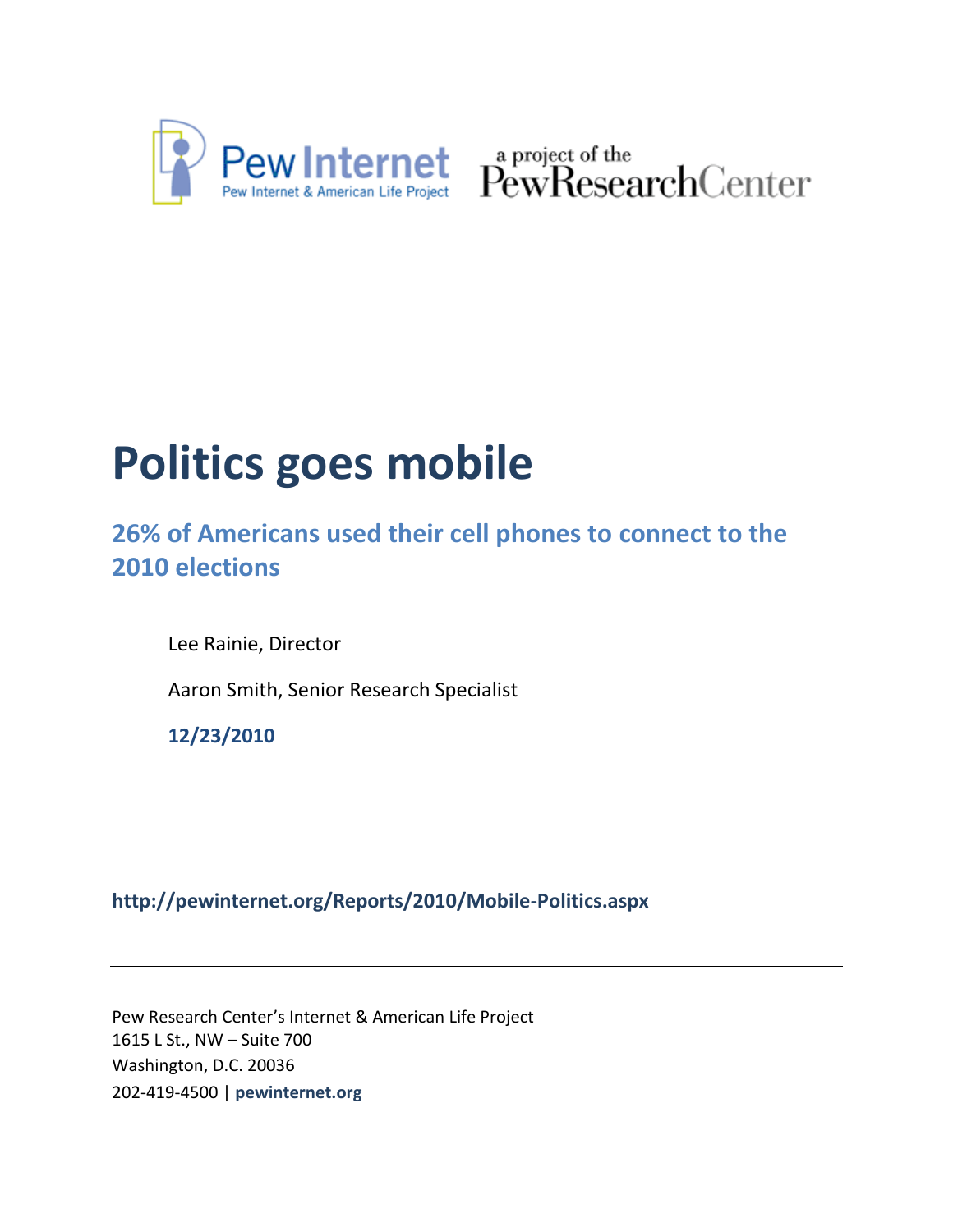#### **Overview**

More than a quarter of American adults – 26% – used their cell phones to learn about or participate in the 2010 mid-term election campaign.

In a post-election nationwide survey of adults, the Pew Research Center's Internet & American Life Project found that 82% of adults have cell phones. Of those cell owners, 71% use their phone for texting and 39% use the phone for accessing the internet. With that as context, the Pew Internet survey found that:

- 14% of all American adults used their cell phones to tell others that they had voted.
- 12% of adults used their cell phones to keep up with news about the election or politics.
- 10% of adults sent text messages relating to the election to friends, family members and others.
- 6% of adults used their cells to let others know about conditions at their local voting stations on election day, including insights about delays, long lines, low turnout, or other issues.
- 4% of adults used their phones to monitor results of the election as they occurred.
- 3% of adults used their cells to shoot and share photos or videos related to the election.
- 1% of adults used a cell-phone app that provided updates from a candidate or group about election news.
- 1% of adults contributed money by text message to a candidate or group connected to the election like a party or interest group.

If a respondent said she or he had done any of those activities in the last campaign season, we counted that person in this 26% cohort. Throughout this report we call this group "mobile political users" or the "mobile political population."

Some 71% of cell owners say they voted in the 2010 election, compared with 64% of the full adult population in this survey who say they voted. (Note: The overall reported turnout was about 40% in the election. It is common for post-election surveys to hear from a greater number of people who say they voted than was actually the case.) There was no partisan tilt in the makeup of the mobile political user population. They split their votes equally between Democratic and Republican congressional candidates – 44% to each. About 2% said they voted for other candidates and 10% didn't answer the question or said they didn't know. Generally, there were few partisan or ideological differences in way this group used their cell phones for politics.

In most cases, those ages 18-29 were more likely than those in older cohorts to use their cell phones for getting and sharing political information.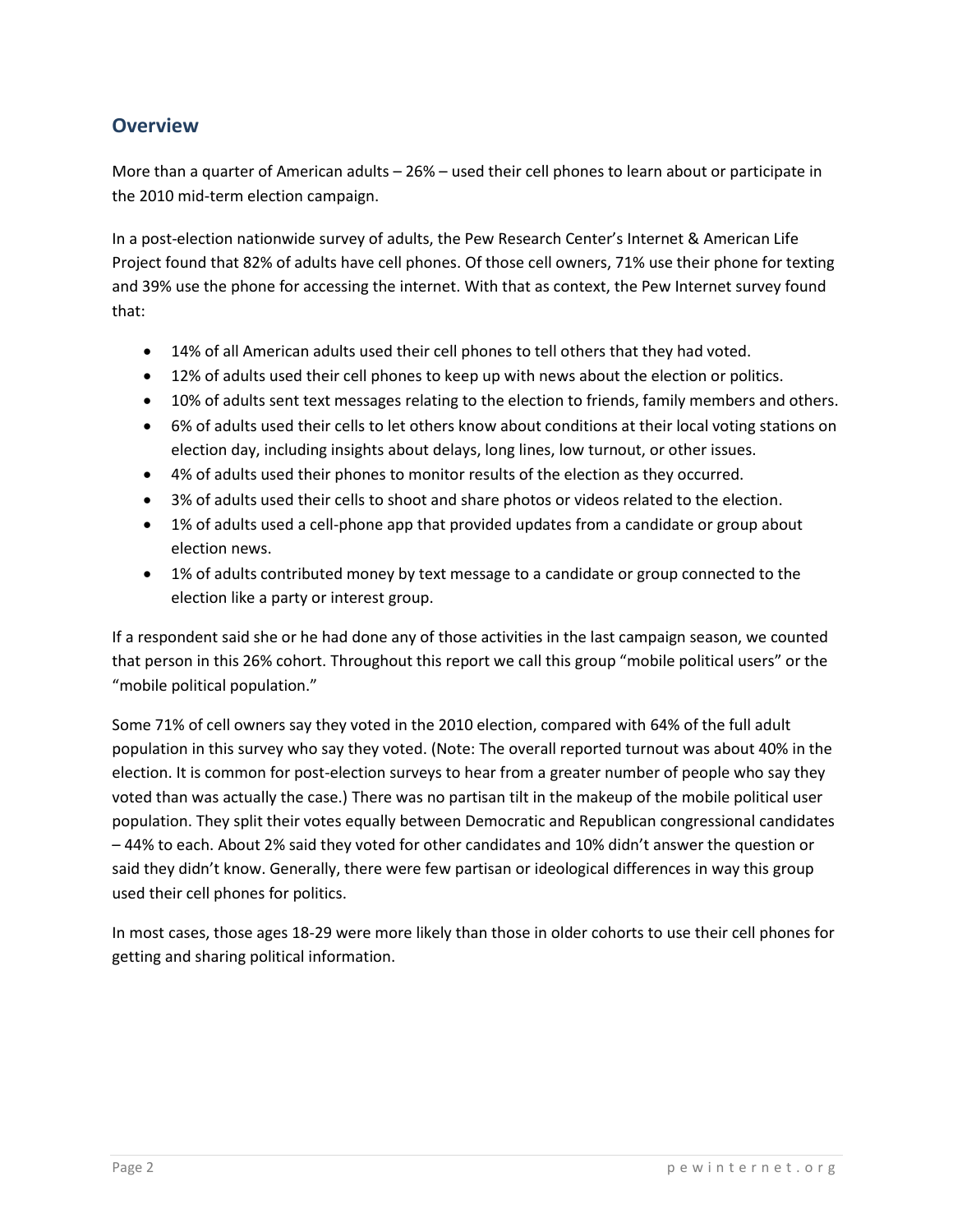## **Introduction and overall findings**

Cell phones have become an essential communications tool for American adults. Fully 82% of American adults say they have cell phones, and 71% of them use text messaging. Some 39% of cell owners also use their handheld devices to access the internet.

Mobile connectivity has become a growing feature in all kinds of communication and information exchanges—including politics—and mobile connectivity is becoming a regular feature of political campaigns. The Pew Research Center's Internet & American Life Project tested the depths of this connection in the most recent campaign.

The results reported here come from a survey of 2,257 adults conducted November 3 through November 24, 2010. Among them, 1,918 are cell phone users. The margin of error in the cell-user sample is +/- 3 percentage points. The survey was conducted both on landline phones and cell phones and some 755 of the interviews were conducted on cell phones in this sample. This is the first time the Project has asked questions about use of cell phones in a mid-term election, so there are no comparable data for previous non-presidential elections. In 2008, we asked questions about texting and found that 29% of text messagers had traded texts with others or with candidates, their campaigns, or other groups.

This survey after the 2010 election found that more than a quarter of American adults – 26% – used their phones in one way or another to connect to the elections around the country:

- 14% of all American adults used their cell phones to tell others that they had voted. Some 71% of cell owners voted in the election, so that amounts to 27% of the mobile phone users who voted.
- 12% of adults used their cell phones to keep up with news about the election or politics. That amounts to 15% of cell-phone owners.
- 10% of adults sent text messages relating to the election to friends, family members and others. That means that 18% of those who use text messaging sent texts for these purposes.
- 6% of adults used their cells to let others know about conditions at their local voting stations on election day, including insights about delays, long lines, low turnout, or other issues. That means 10% of the cell owners who voted in the election used their mobile phones that way.
- 4% of adults used their phones to monitor results of the election as they occurred. That is 5% of cell owners.
- 3% of adults used their cells to shoot and share photos or videos related to the election. That is 4% of cell owners.
- 2% of adults used a cell-phone app that provided updates from a candidate or group about election news.
- 1% of adults contributed money by text message to a candidate or group connected to the election like a party or interest group.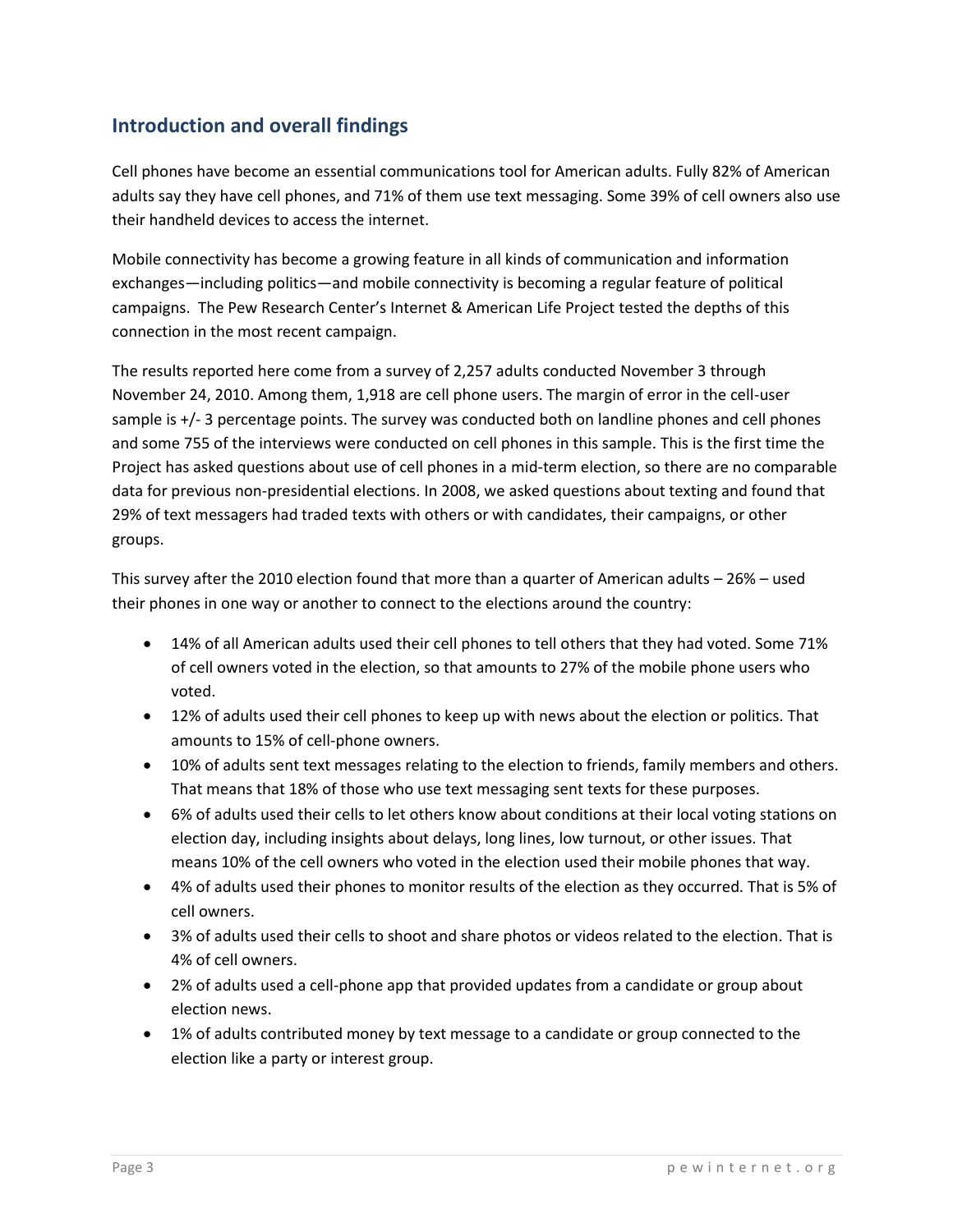The mobile political user group is more male than female, young than old, better off financially than less well-off, and better educated than less well-educated. African-Americans are also more likely than whites or Hispanics to be in this group – see the table below.

| political activities during the 2010 election |     |
|-----------------------------------------------|-----|
| <b>Total</b>                                  | 26% |
| Men                                           | 29  |
| Women                                         | 24  |
| Age                                           |     |
| 18-29                                         | 39  |
| 30-49                                         | 30  |
| 50-64                                         | 23  |
| $65+$                                         | 9   |
| Race/Ethnicity                                |     |
| White, non-Hispanic                           | 25  |
| Black, non-Hispanic                           | 36  |
| Hispanic                                      | 25  |
| <b>Household Income</b>                       |     |
| Less than \$30,000                            | 23  |
| \$30,000-\$49,999                             | 29  |
| \$50,000-\$74,999                             | 30  |
| \$75,000+                                     | 38  |
| <b>Education level</b>                        |     |
| Less than High School                         | 15  |
| High School Diploma                           | 19  |
| Some College                                  | 33  |
| College+                                      | 35  |

#### **Demographics of mobile political users**

*% of all adults in each group who used their cell phones for political activities during the 2010 election*

**Source:** Pew Research Center's Internet & American Life Project, November 3-24, 2010 Tracking Survey. N=2,257 adults 18 and older; n=535 based on those who used their cell phones for connecting to the 2010 elections.

Those who used their cell phones for political purposes are a high-tech, high-activity group when it comes to using the internet: 92% of them have broadband at home vs. 60% of all adults; 72% own laptops vs. 53% of all adults; 66% own iPods or other MP3 players vs. 43% of all adults; 55% own gaming consoles vs. 38% of all adults; 9% own e-book readers; and 10% own iPads or another tablet computer. When it comes to general internet use, 81% of these mobile political users say they go online daily vs. 72% of all internet users; 72% of the mobile group use social networking sites like Facebook vs. 61% of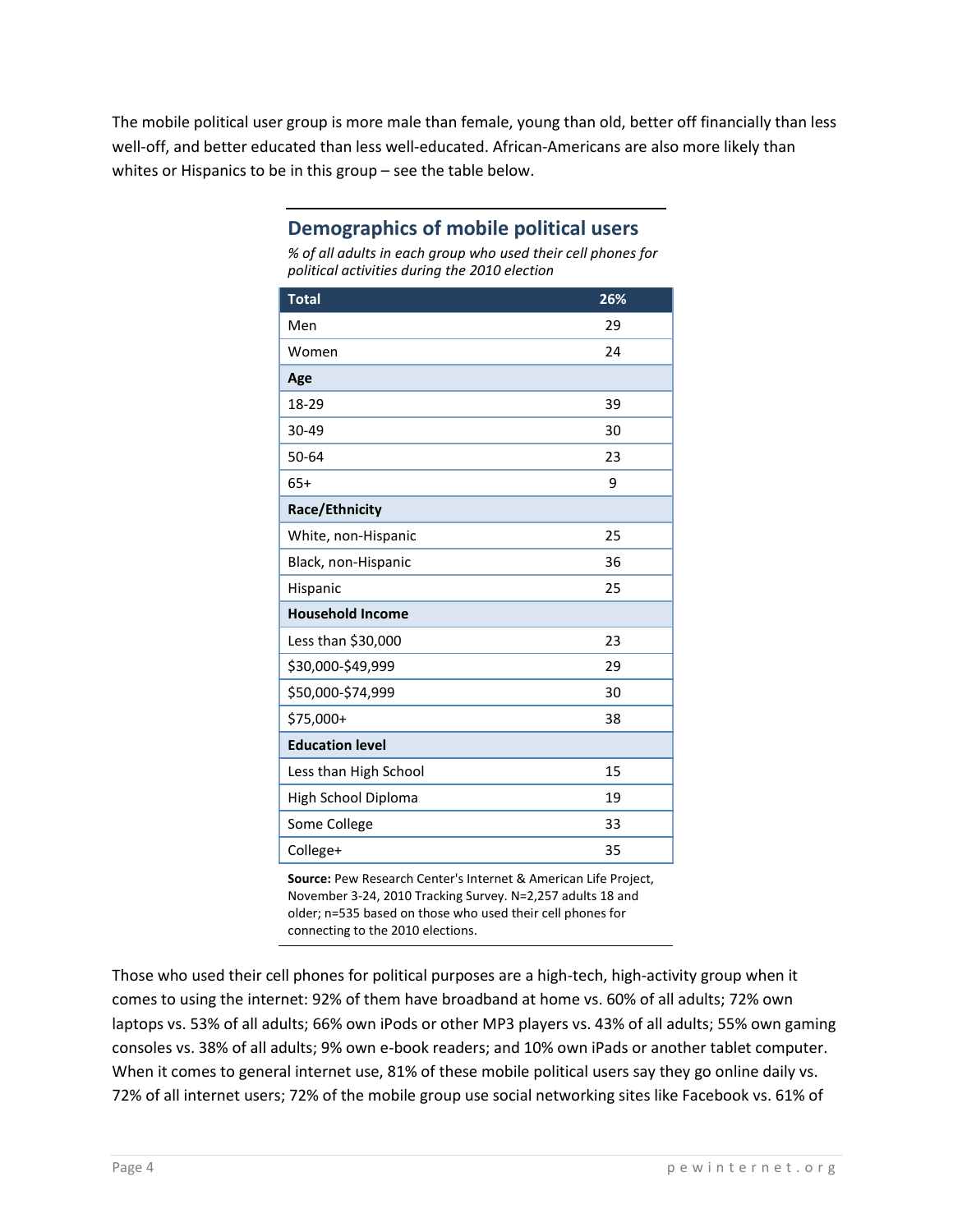all internet users; and 14% use Twitter vs. 8% of all internet users. They are also heavy users of all other functions on their cell phones such as getting email, sending texts and instant messages, and accessing the internet.

## **Mobile connectivity for politics is particularly popular among younger adults**

As in many other domains for mobile connectivity, the use of cell phones for politics is particularly appealing to younger adults.

|  |  |  |  | <b>Young adults and mobile politics</b> |
|--|--|--|--|-----------------------------------------|
|--|--|--|--|-----------------------------------------|

| % of cell owners who used their phones to                            |     | 30-49 | $50-64$ | $65+$ |
|----------------------------------------------------------------------|-----|-------|---------|-------|
| Keep up with news related to the election or politics                | 24% | 16%   | 12%     | 6%    |
| Keep up with news related to the election or politics                | 24% | 16%   | 12%     | 6%    |
| Let others know about conditions/problems at your voting<br>location | 14% | 13%   | 8%      | 4%    |
| Monitor results on election night                                    | 8%  | 7%    | 3%      | 1%    |
| Share photos or videos related to election campaigns                 | 6%  | 3%    | 2%      | 1%    |
| Inform others that you voted (among cell users who voted)            | 58% | 30%   | 19%     | 10%   |
| Send text messages related to the election (among text<br>users)     | 23% | 17%   | 13%     | 11%   |

**Source:** The Pew Research Center's Internet & American Life Project, November 3-24, 2010 Post-Election Tracking Survey. N=2,257 national adults ages 18 and older, including 755 cell phone interviews; n=1,918 cell phone users. Interviews were conducted in English and Spanish.

## **The partisan story**

The wireless political user cohort does not tilt in a clear partisan direction. Republicans, Democrats and independents are equally likely to own cell phones and to be part of the mobile political user population. Some 44% of those in the mobile political user group voted for the Republican congressional candidate in the 2010 election; 44% voted for the Democratic candidate. Asked about their general partisan preference, 27% the wireless political user group say they are Republican; 35% say they are Democrats; and 32% describe themselves as independent. Those are roughly the same proportions as the overall population.

Ideologically, they also look much like the general population in this survey: 9% of wireless political users describe themselves as very conservative; 36% as conservative; 32% as moderate; 16% as liberal; and 4% as very liberal. Those percentages closely match the ideological distribution of the overall population.

The mobile political user group had divided views about the Tea Party movement: 34% said they agreed or strongly agreed with the Tea Party movement and 32% disagreed or strongly disagreed with the Tea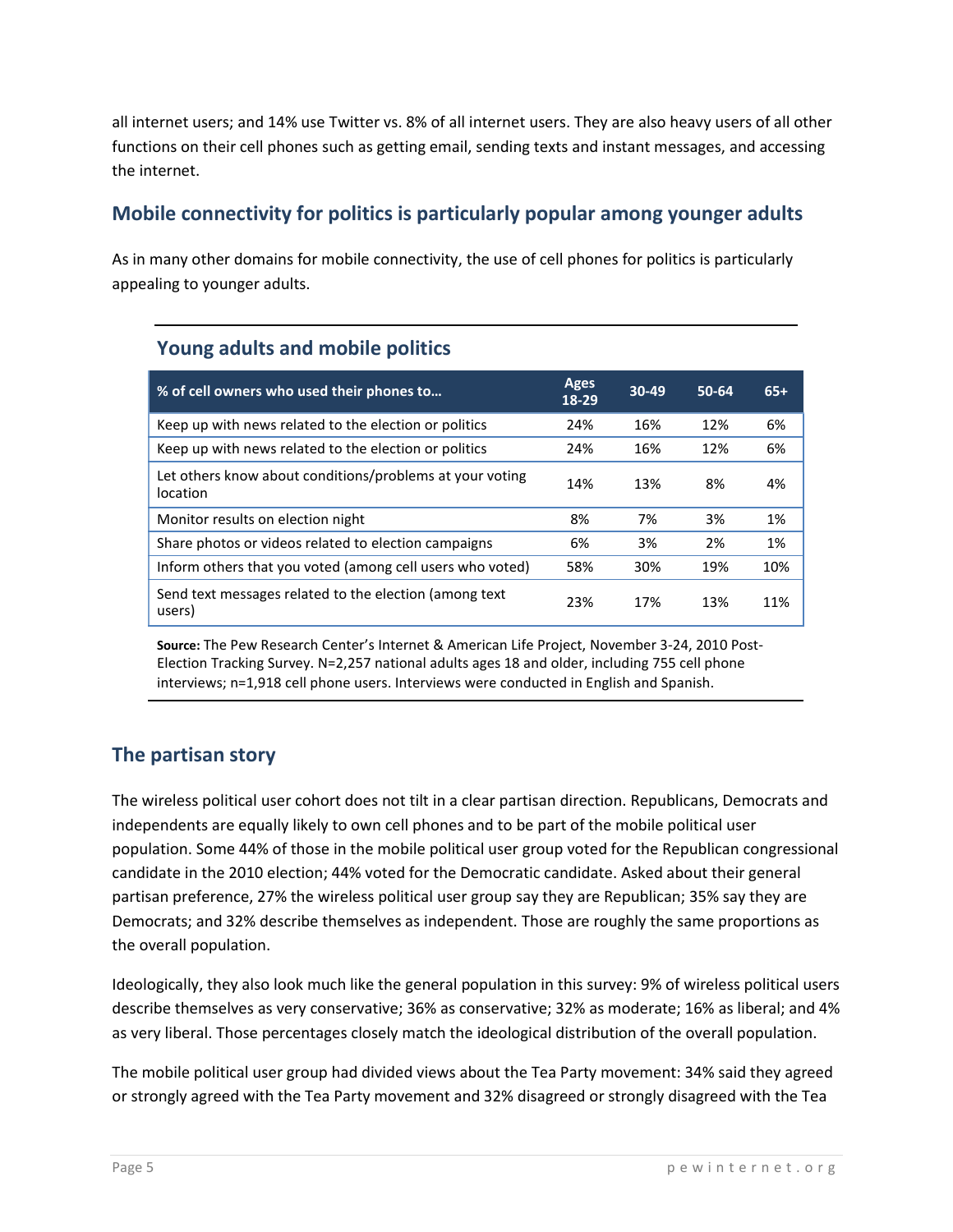Party movement. The rest had no opinion either way. These numbers are somewhat different from those in the general population. Among all adults, 30% strongly agreed or agreed with the Tea Party movement and 25% strongly disagreed or disagreed.

The mobile political users who disagreed with the Tea Party were more likely to use their cell phones to keep up with political news during the election season: 27% of the cell phone users who disagreed with the Tea Party used their cell phones to get campaign news, compared with 18% of the cell owners who agreed with the Tea Party. And on election night, 10% of cell owners who disagreed with the Tea Party used their phone to learn about election results; compared with 6% of those who agreed with the Tea Party.

Perhaps because Democratic partisans are somewhat younger as a group than Republican partisans there are a few areas in which those who voted for Democrats in the congressional elections in 2010 were more likely to use their cell phones for campaign-related activities. For instance, 26% of those who voted for congressional Democrats who are also text messagers said they sent texts about the election to others, compared with 19% of those who backed Republican congressional candidates who did that. In addition, 36% of the cell owners who supported Democrats said they used their cells to inform others that they had voted, compared with 24% of the Republican-supporters who used their cells that way.

Somewhat surprisingly, 21% of those who used their cell phones to learn about or participate in politics did not end up voting in the election. Some 35% of those in the survey said they did not vote, so the wireless political cohort went to the polls in greater numbers than the general population.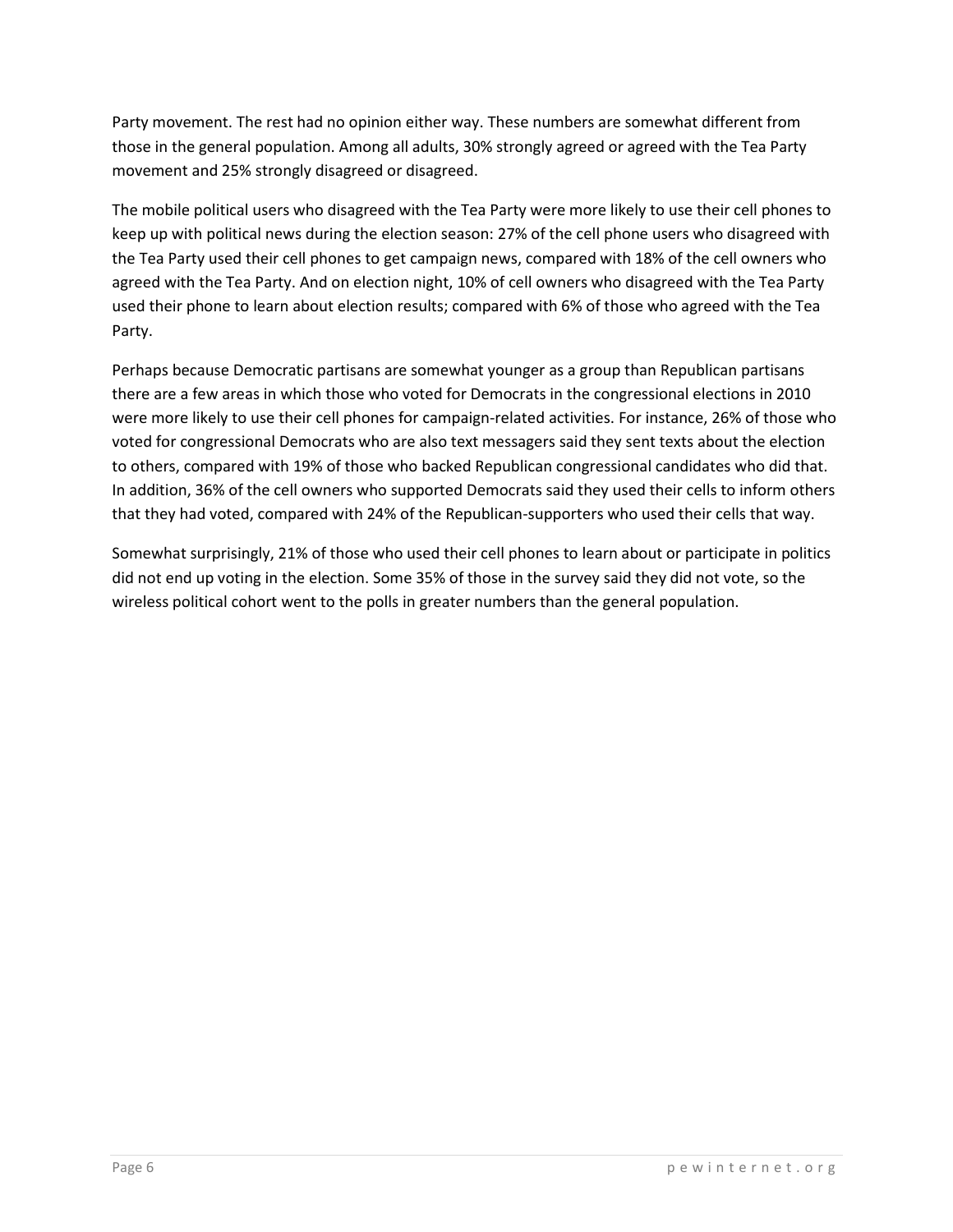#### **Post-Election Tracking Survey 2010** Final Topline 11/30/10

Data for November 3–24, 2010

Princeton Survey Research Associates International for the Pew Research Center's Internet & American Life Project

Sample: n= 2,257 national adults, age 18 and older, including 755 cell phone interviews Interviewing dates: 11.03.10 – 11.24.10

Margin of error is plus or minus 2 percentage points for results based on Total [n=2,257] Margin of error is plus or minus 3 percentage points for results based on internet users [n=1,628] Margin of error is plus or minus 3 percentage points for results based on cell phone users  $[n=1,918]$ Margin of error is plus or minus 3 percentage points for results based on registered voters [n=1,833] Margin of error is plus or minus 3 percentage points for results based on online political users [n=1,167]

| Q10 | As I read the following list of items, please tell me if you happen to have each one, or not. Do |  |  |  |
|-----|--------------------------------------------------------------------------------------------------|--|--|--|
|     | you have [INSERT ITEMS IN ORDER]?                                                                |  |  |  |

|    |                                                                                                     | <b>YES</b> | NO. | <b>DON'T KNOW</b> | REFUSED |
|----|-----------------------------------------------------------------------------------------------------|------------|-----|-------------------|---------|
| a. | A cell phone or a Blackberry or<br>iPhone or other device that is<br>also a cell phone <sup>1</sup> |            |     |                   |         |
|    | Current                                                                                             | 82         | 18  | $\Omega$          | $\ast$  |
|    | September 2010                                                                                      | 85         | 15  | $\ast$            | $\ast$  |
|    | May 2010                                                                                            | 82         | 18  | $\ast$            | 0       |
|    | January 2010                                                                                        | 80         | 20  | 0                 | $\ast$  |
|    | December 2009                                                                                       | 83         | 17  | 0                 | $\ast$  |
|    | September 2009                                                                                      | 84         | 15  | $\ast$            | $\ast$  |
|    | April 2009                                                                                          | 85         | 15  | $\ast$            | $\ast$  |
|    | Dec 2008                                                                                            | 84         | 16  | $\ast$            | $\ast$  |
|    | <b>July 2008</b>                                                                                    | 82         | 18  | $\ast$            | --      |
|    | May 2008                                                                                            | 78         | 22  | $\ast$            | 0       |
|    | April 2008                                                                                          | 78         | 22  | $\ast$            |         |
|    | January 2008                                                                                        | 77         | 22  | $\ast$            |         |
|    | Dec 2007                                                                                            | 75         | 25  | $\ast$            |         |
|    | Sept 2007                                                                                           | 78         | 22  | $\ast$            |         |
|    | April 2006                                                                                          | 73         | 27  | *                 |         |
|    |                                                                                                     |            |     |                   |         |

 $1$  Question was asked of landline sample only. Results shown here have been recalculated to include cell phone sample in the "Yes" percentage. In past polls, question was sometimes asked as an independent question and sometimes as an item in a series. In January 2010, question wording was "Do you have...a cell phone or a Blackberry or iPhone or other handheld device that is also a cell phone." In Dec 2008, Nov 2008, May 2008, January 2005 and Nov 23-30 2004, question wording was "Do you happen to have a cell phone?" In August 2008, July 2008 and January 2008, question wording was "Do you have a cell phone, or a Blackberry or other device that is also a cell phone?" In April 2008, Dec 2007, Sept 2007 and April 2006, question wording was "Do you have a cell phone?" Beginning December 2007, question/item was not asked of the cell phone sample, but results shown here reflect Total combined Landline and cell phone sample.

l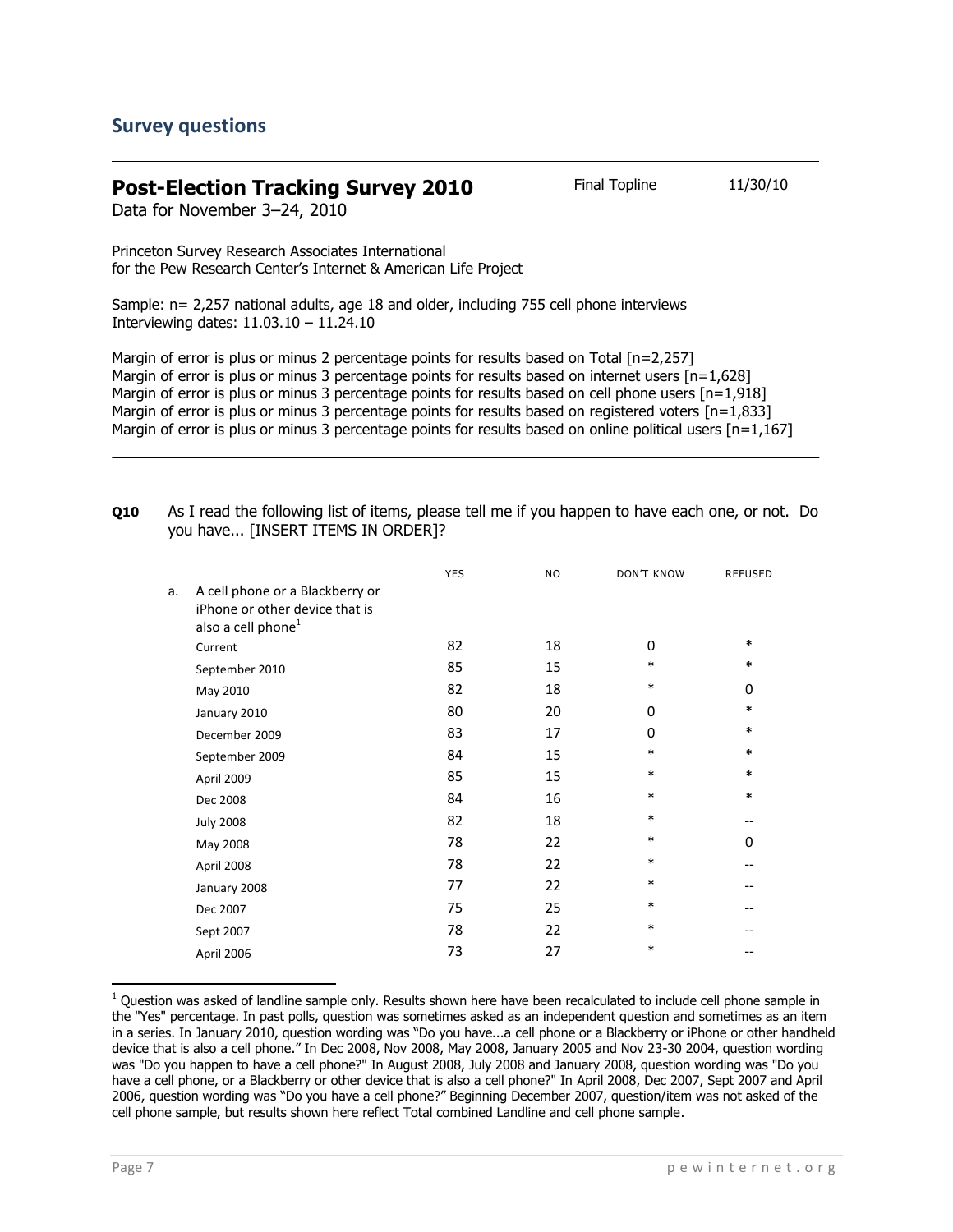| January 2005         | bb | 34 | $- -$ |
|----------------------|----|----|-------|
| November 23-30, 2004 |    |    | --    |

**Q14** We're interested in how people used their cell phones during the recent political campaign, in addition to talking to others on your phone. Again thinking about just your cell phone, in the months leading up to the election, did you use your cell phone to [INSERT ITEM; RANDOMIZE], or did you not do this?

|    |                                                                                                                                                                                    | <b>YES</b> | NO. | <b>DON'T KNOW</b> | <b>REFUSED</b> |
|----|------------------------------------------------------------------------------------------------------------------------------------------------------------------------------------|------------|-----|-------------------|----------------|
| a. | Keep up with news related to the election or<br>politics                                                                                                                           | 15         | 85  | 0                 | $\ast$         |
|    | Items B and C: Based on those who text $[N=1,215]$                                                                                                                                 |            |     |                   |                |
| b. | Send text messages related to the election<br>campaigns to friends, family members or<br>others                                                                                    | 18         | 82  | $\ast$            | *              |
| C. | Contribute money by text message to a<br>candidate running for public office, or a group<br>involved in the campaign such as a political                                           |            |     |                   |                |
|    | party or interest group                                                                                                                                                            | 1          | 99  | $\ast$            | $\ast$         |
| d. | Share photos or videos related to the election<br>campaigns                                                                                                                        | 4          | 96  | $\ast$            | *              |
| е. | Download or use any software applications or<br>"apps" that provide updates from a candidate<br>or a group involved in the campaign such as a<br>political party or interest group | 2          | 98  | 0                 | *              |

Based on cell phone users [N=1,918]

#### **Q15** Again thinking about just your cell phone, on the day you voted, did you use your cell phone to [INSERT ITEM; RANDOMIZE], or did you not do this?

Based on cell phone users who voted in the 2010 elections [N=1,257]

|    |                                                                               | YES | NO | DON'T KNOW | REFUSED |
|----|-------------------------------------------------------------------------------|-----|----|------------|---------|
| a. | Inform others that you voted                                                  | 77  |    | ∗          |         |
| b. | Let others know about conditions at your                                      |     |    |            |         |
|    | voting location, such as delays, long lines, low<br>turnout or other problems | 10  | 90 | ∗          | $\ast$  |

**Q16** And on the day of the election - that is, November 2nd - did you happen to use your cell phone to monitor the results of the election as they occurred, or did you not do this?

Based on cell phone users [N=1,918]

CURRENT

- % 5 Yes, used cell phone to do this
	- 95 No, did not use cell phone to do this
		- 0 Don't know
		- \* Refused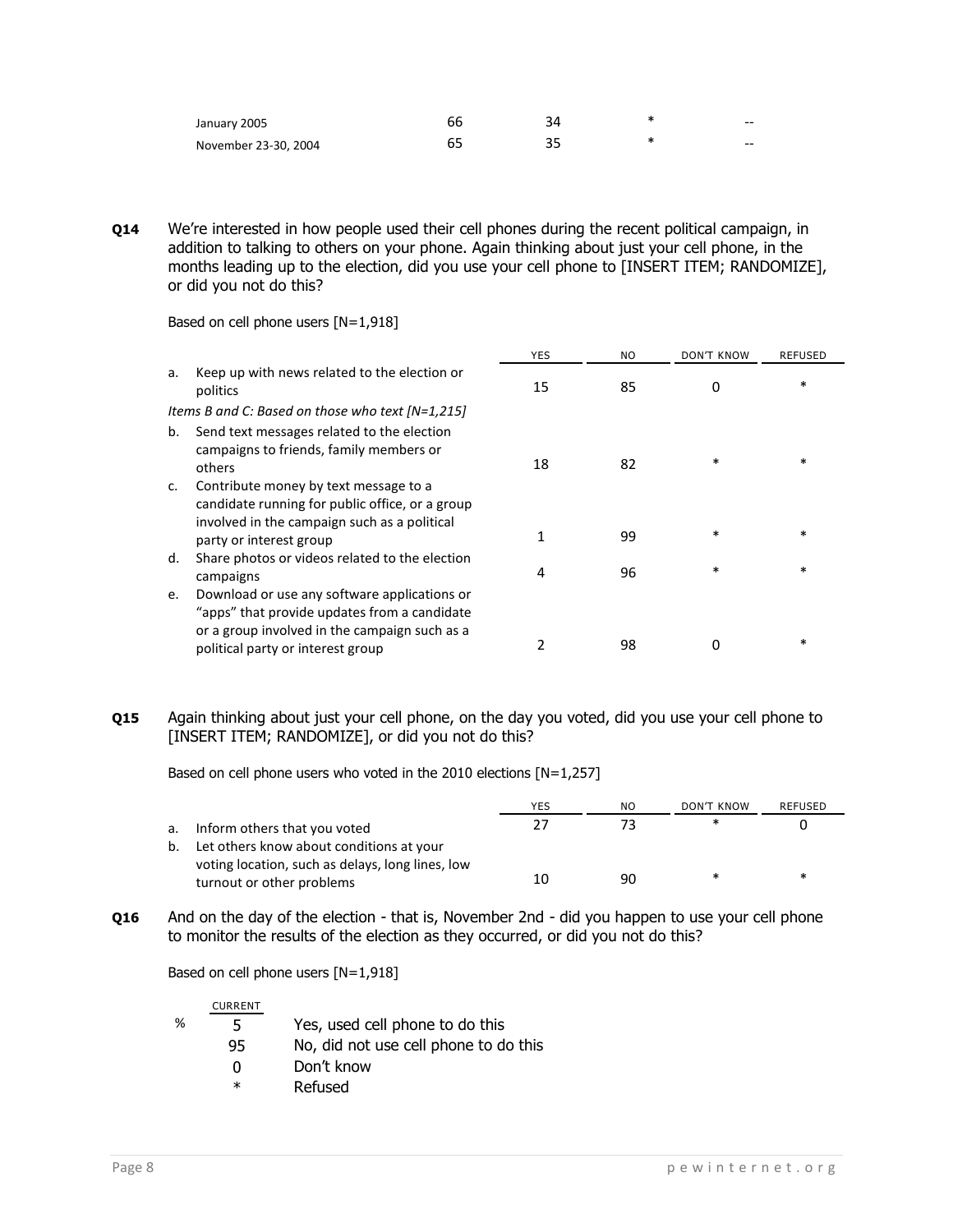## **Methodology**

This report is based on the findings of a daily tracking survey on Americans' use of the Internet. The results in this report are based on data from telephone interviews conducted by Princeton Survey Research Associates International from November 3-24, 2010, among a sample of 2,257 adults, age 18 and older. Interviews were conducted in English and Spanish. For results based on the total sample, one can say with 95% confidence that the error attributable to sampling is plus or minus 2.4 percentage points. For results based Internet users (n=1,628), the margin of sampling error is plus or minus 2.8 percentage points. In addition to sampling error, question wording and practical difficulties in conducting telephone surveys may introduce some error or bias into the findings of opinion polls.

A combination of landline and cellular random digit dial (RDD) samples was used to represent all adults in the continental United States who have access to either a landline or cellular telephone. Both samples were provided by Survey Sampling International, LLC (SSI) according to PSRAI specifications. Numbers for the landline sample were selected with probabilities in proportion to their share of listed telephone households from active blocks (area code + exchange + two-digit block number) that contained three or more residential directory listings. The cellular sample was not list-assisted, but was drawn through a systematic sampling from dedicated wireless 100-blocks and shared service 100-blocks with no directory-listed landline numbers.

New sample was released daily and was kept in the field for at least five days. The sample was released in replicates, which are representative subsamples of the larger population. This ensures that complete call procedures were followed for the entire sample. At least 7 attempts were made to complete an interview at a sampled telephone number. The calls were staggered over times of day and days of the week to maximize the chances of making contact with a potential respondent. Each number received at least one daytime call in an attempt to find someone available. For the landline sample, half of the time interviewers first asked to speak with the youngest adult male currently at home. If no male was at home at the time of the call, interviewers asked to speak with the youngest adult female. For the other half of the contacts interviewers first asked to speak with the youngest adult female currently at home. If no female was available, interviewers asked to speak with the youngest adult male at home. For the cellular sample, interviews were conducted with the person who answered the phone. Interviewers verified that the person was an adult and in a safe place before administering the survey. Cellular sample respondents were offered a post-paid cash incentive for their participation. All interviews completed on any given day were considered to be the final sample for that day.

Weighting is generally used in survey analysis to compensate for sample designs and patterns of nonresponse that might bias results. A two-stage weighting procedure was used to weight this dual-frame sample. The first-stage weight is the product of two adjustments made to the data – a Probability of Selection Adjustment (PSA) and a Phone Use Adjustment (PUA). The PSA corrects for the fact that respondents in the landline sample have different probabilities of being sampled depending on how many adults live in the household. The PUA corrects for the overlapping landline and cellular sample frames.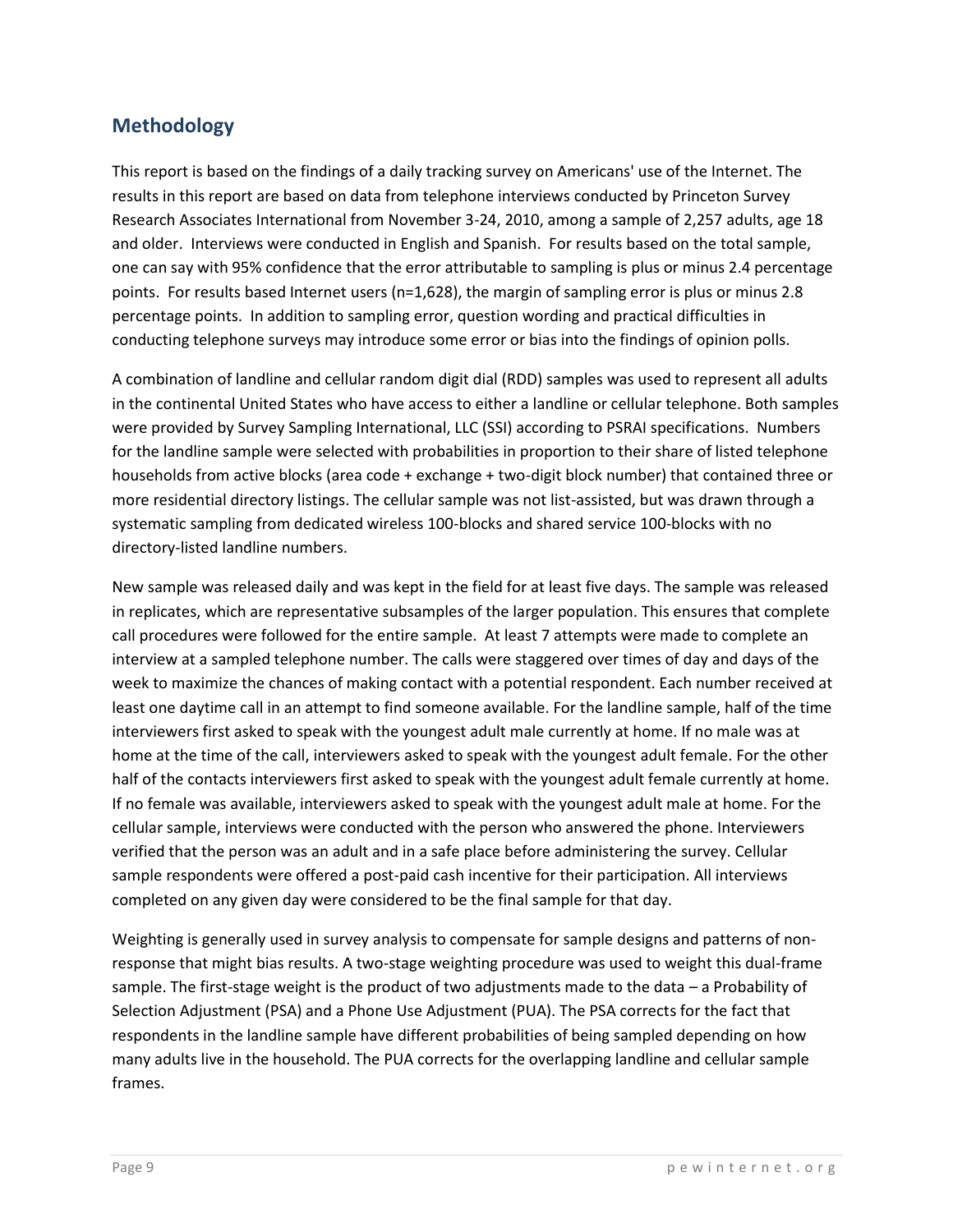The second stage of weighting balances sample demographics to population parameters. The sample is balanced by form to match national population parameters for sex, age, education, race, Hispanic origin, region (U.S. Census definitions), population density, and telephone usage. The White, non-Hispanic subgroup is also balanced on age, education and region. The basic weighting parameters came from a special analysis of the Census Bureau's 2009 Annual Social and Economic Supplement (ASEC) that included all households in the continental United States. The population density parameter was derived from Census 2000 data. The cell phone usage parameter came from an analysis of the July-December 2009 National Health Interview Survey.<sup>2</sup>

Following is the full disposition of all sampled telephone numbers:

| Landline | Cell  |                                  |
|----------|-------|----------------------------------|
| 29342    | 14599 | <b>Total Numbers Dialed</b>      |
|          |       |                                  |
| 1391     | 310   | Non-residential                  |
| 1454     | 38    | Computer/Fax                     |
| 15       | 0     | Cell phone                       |
| 13307    | 5782  | Other not working                |
| 1648     | 175   | Additional projected not working |
| 11527    | 8294  | Working numbers                  |
| 39.3%    | 56.8% | <b>Working Rate</b>              |
|          |       |                                  |
| 549      | 58    | No Answer / Busy                 |
| 2578     | 2370  | Voice Mail                       |
| 90       | 14    | <b>Other Non-Contact</b>         |
| 8310     | 5852  | Contacted numbers                |
| 72.1%    | 70.6% | <b>Contact Rate</b>              |
|          |       |                                  |
| 482      | 751   | Callback                         |
| 6213     | 3817  | Refusal                          |
| 1615     | 1284  | Cooperating numbers              |
| 19.4%    | 21.9% | <b>Cooperation Rate</b>          |
|          |       |                                  |
| 75       | 44    | Language Barrier                 |
| 0        | 462   | Child's cell phone               |
| 1540     | 778   | Eligible numbers                 |
| 95.4%    | 60.6% | <b>Eligibility Rate</b>          |
|          |       |                                  |
| 38       | 23    | Break-off                        |
| 1502     | 755   | Completes                        |
| 97.5%    | 97.0% | <b>Completion Rate</b>           |

#### **Table 1:Sample Disposition**

 2 Blumberg SJ, Luke JV. Wireless substitution: Early release of estimates from the National Health Interview Survey, July-December, 2009. National Center for Health Statistics. May 2010.